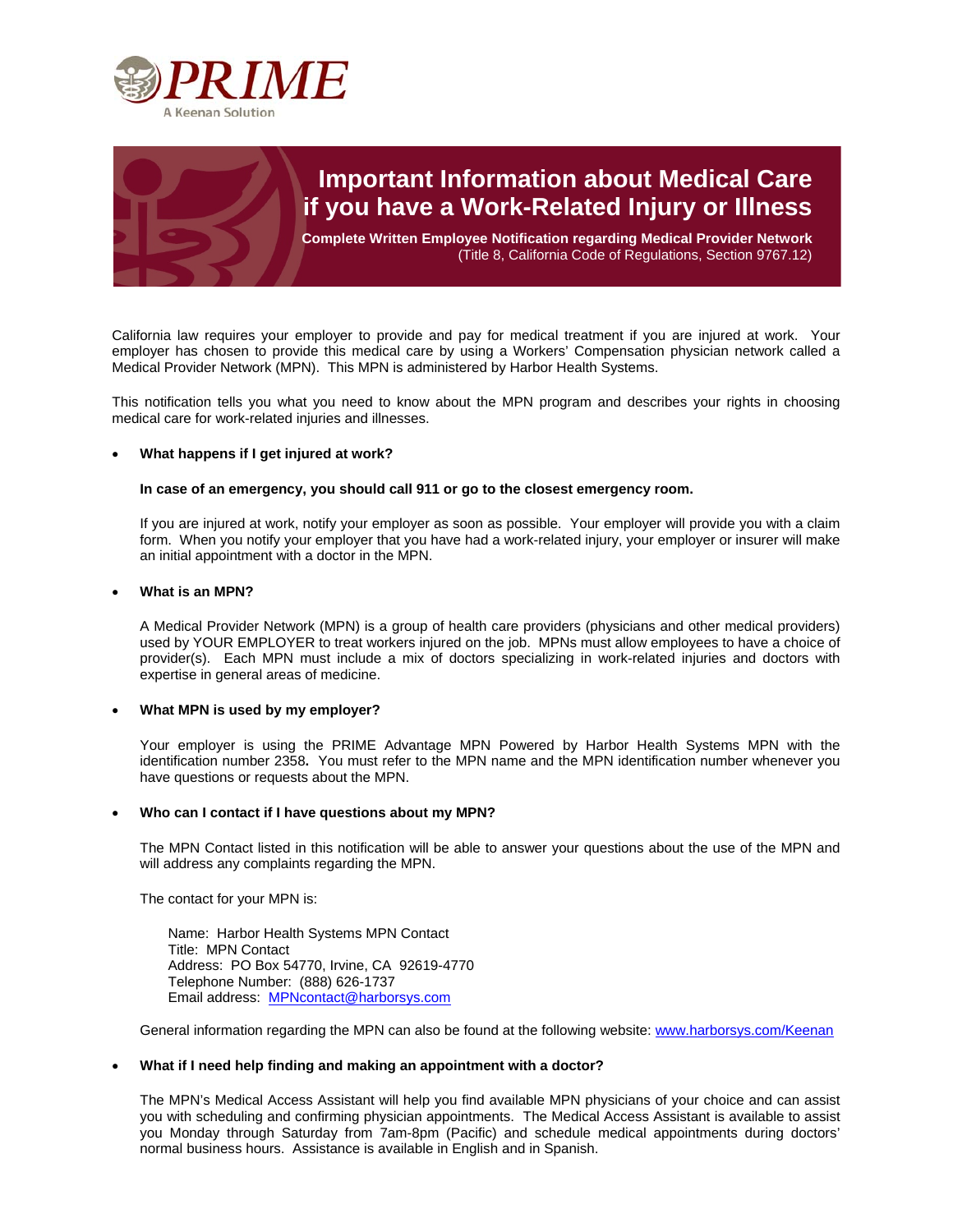The contact information for the Medical Access Assistant is:

Toll Free Telephone Number: (855) 521-7080 Fax Number: (703) 673-0181 Email Address: MPNMAA@harborsys.com

## **How do I find out which doctors are in my MPN?**

You can get a regional list of all MPN providers in your area by calling the MPN Contact or by going to our website at: www.harborsys.com/Keenan. At minimum, the regional list must include a list of all MPN providers within 15 miles of your workplace and/or residence or a list of all MPN providers within the county where you live and/or work. You may choose which list you wish to receive. You also have the right to obtain a list of all the MPN providers upon request.

You can access the roster of all treating physicians in the MPN by going to the website at www.harborsys.com/Keenan.

## **How do I choose a provider?**

Your employer or the insurer for your employer will arrange the initial medical evaluation with an MPN physician. After the first medical visit, you may continue to be treated by that doctor, or you may choose another doctor from the MPN. You may continue to choose doctors within the MPN for all of your medical care for this injury.

If appropriate, you may choose a specialist or ask your treating doctor for a referral to a specialist**.** Some specialists will only accept appointments with a referral from the treating doctor. Such specialist might be listed as "by referral only" in your MPN directory.

If you need help in finding a doctor or scheduling a medical appointment, you may call the Medical Access Assistant.

## **Can I change providers?**

Yes. You can change providers within the MPN for any reason, but the providers you choose should be appropriate to treat your injury. Contact the MPN Contact or your claims adjuster if you want to change your treating physician.

#### **What standards does the MPN have to meet?**

The MPN has providers for the entire State of California.

The MPN must give you access to a regional list of providers that includes at least three physicians in each specialty commonly used to treat work injuries/illnesses in your industry. The MPN must provide access to primary treating physicians within 30 minutes or 15 miles and specialists within 60 minutes or 30 miles of where you work or live.

If you live in a rural area or an area where there is a health care shortage, there may be a different standard.

After you have notified your employer of your injury, the MPN must provide initial treatment within 3 business days. If treatment with a specialist has been authorized, the appointment with the specialist must be provided to you within 20 business days of your request.

If you have trouble getting an appointment with a provider in the MPN, contact the Medical Access Assistant.

If there are no MPN providers in the appropriate specialty available to treat your injury within the distance and timeframe requirements, then you will be allowed to seek the necessary treatment outside of the MPN.

# **What if there are no MPN providers where I am located?**

If you are a current employee living in a rural area or temporarily working or living outside the MPN service area, or you are a former employee permanently living outside the MPN service area, the MPN or your treating doctor will give you a list of at least three physicians who can treat you. The MPN may also allow you to choose your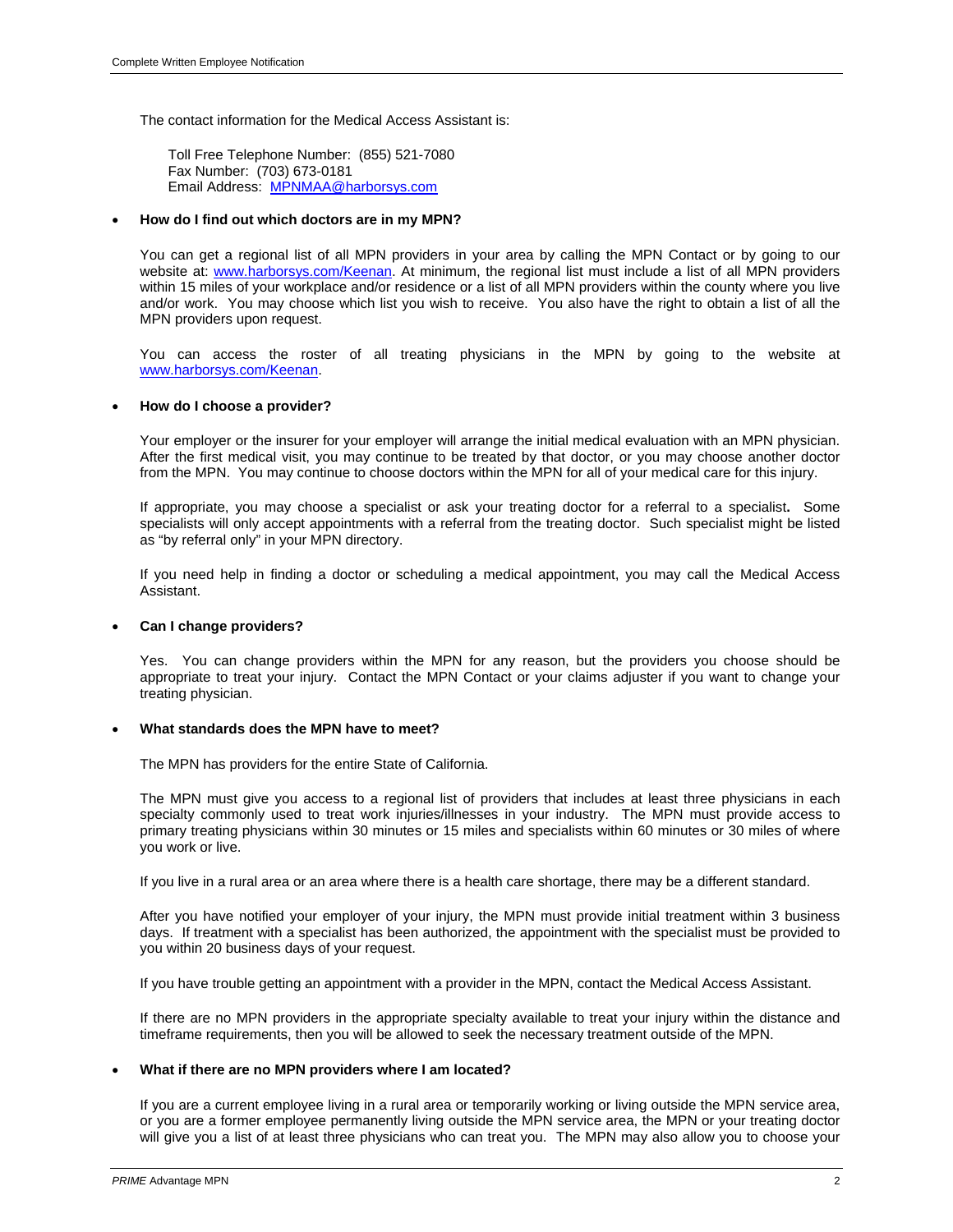own doctor outside of the MPN network. Contact your MPN Contact for assistance in finding a physician or for additional information.

## **What if I need a specialist that is not available in the MPN?**

If you need to see a type of specialist that is not available in the MPN, you have the right to see a specialist outside of the MPN.

## **What if I disagree with my doctor about medical treatment?**

If you disagree with your doctor or wish to change your doctor for any reason, you may choose another doctor within the MPN.

If you disagree with either the diagnosis or treatment prescribed by your doctor, you may ask for a second opinion from another doctor within the MPN. If you want a second opinion, you must contact the MPN contact or your claims adjuster and tell them you want a second opinion. The MPN should give you at least a regional or full MPN provider list from which you can choose a second opinion doctor. To get a second opinion, you must choose a doctor from the MPN list and make an appointment within 60 days. You must tell the MPN Contact of your appointment date, and the MPN will send the doctor a copy of your medical records. You can request a copy of your medical records that will be sent to the doctor.

If you do not make an appointment within 60 days of receiving the regional provider list, you will not be allowed to have a second or third opinion with regard to this disputed diagnosis or treatment of this treating physician.

If the second opinion doctor feels that your injury is outside of the type of injury he or she normally treats, the doctor's office will notify your employer or insurer and you. You will get another list of MPN doctors or specialists so you can make another selection.

If you disagree with the second opinion, you may ask for a third opinion. If you request a third opinion, you will go through the same process you went through for the second opinion.

Remember that if you do not make an appointment within 60 days of obtaining another MPN provider list, then you will not be allowed to have a third opinion with regard to this disputed diagnosis or treatment of this treating physician.

If you disagree with the third-opinion doctor, you may ask for an MPN Independent Medical Review (IMR).Your employer or MPN Contact will give you information on requesting an Independent Medical Review and a form at the time you select a third-opinion physician.

If either the second or third-opinion doctor or Independent Medical Reviewer agrees with your need for a treatment or test, you may be allowed to receive that medical service from a provider within the MPN, or if the MPN does not contain a physician who can provide the recommended treatment, you may choose a physician outside the MPN within a reasonable geographic area.

## **What if I am already being treated for a work-related injury before the MPN begins?**

Your employer or insurer has a "*Transfer of Care"* policy which will determine if you can continue being temporarily treated for an existing work-related injury by a physician outside of the MPN before your care is transferred into the MPN.

If your current doctor is not or does not become a member of the MPN, then you may be required to see a MPN physician. However, if you have properly predesignated a primary treating physician, you cannot be transferred into the MPN. (If you have questions about predesignation, ask your supervisor.)

If your employer decides to transfer you into the MPN, you and your primary treating physician must receive a letter notifying you of the transfer.

If you meet certain conditions, you may qualify to continue treating with a non-MPN physician for up to a year before you are transferred into the MPN. The qualifying conditions to postpone the transfer of your care into the MPN are set forth in the box below.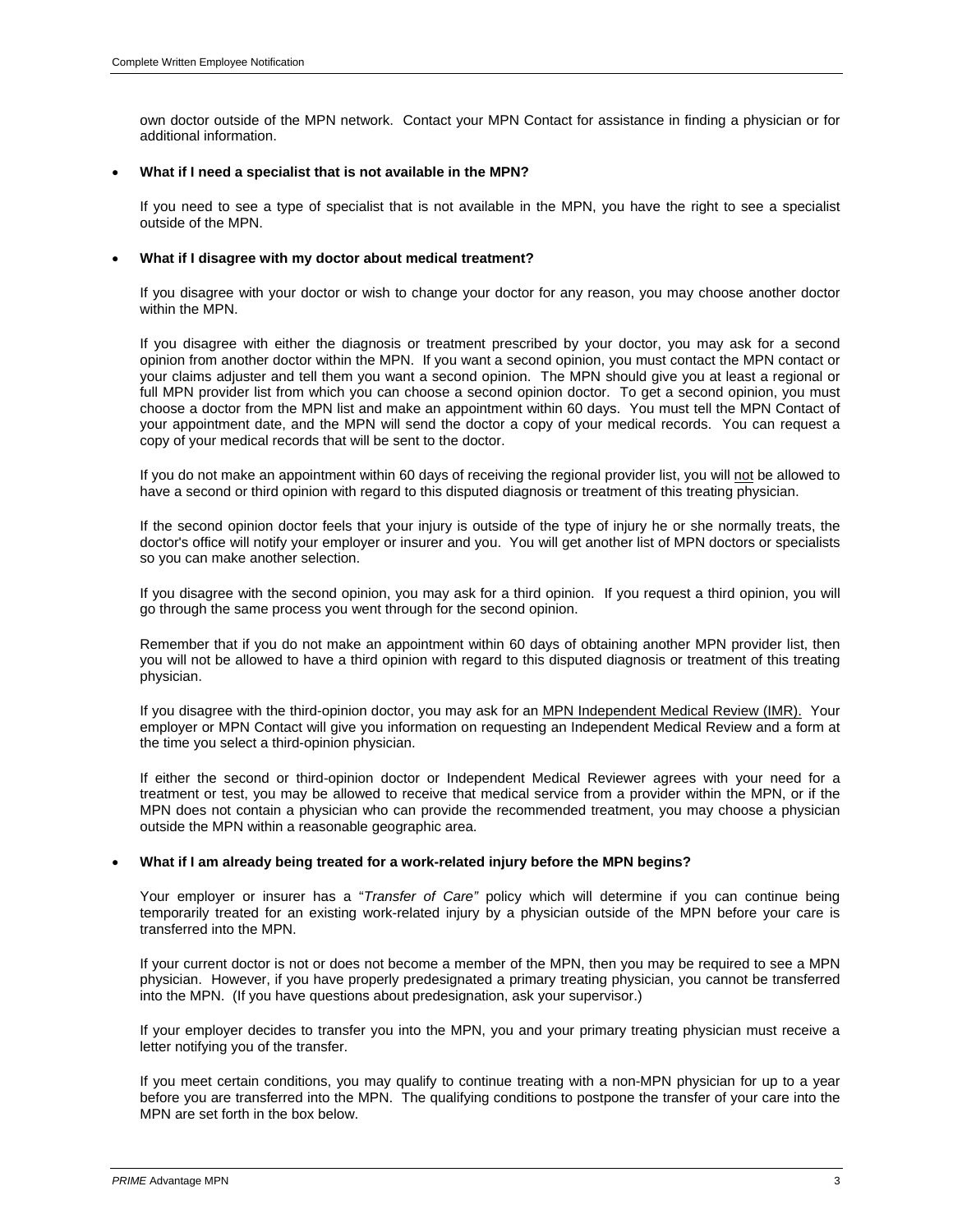# *Can I Continue Being Treated By My Doctor?*

You may qualify for continuing treatment with your non-MPN provider (through transfer of care or continuity of care) for up to a year if your injury or illness meets any of the following conditions:

- **(Acute)** The treatment for your injury or illness will be completed in less than 90 days;
- **(Serious or Chronic)** Your injury or illness is one that is serious and continues for at least 90 days without full cure or worsens and requires ongoing treatment. You may be allowed to be treated by your current treating doctor for up to one year, until a safe transfer of care can be made.
- **(Terminal)** You have an incurable illness or irreversible condition that is likely to cause death within one year or less.
- **(Pending Surgery)** You already have a surgery or other procedure that has been authorized by your employer or insurer that will occur within 180 days of the MPN effective date, or the termination of contract date between the MPN and your doctor.

You can disagree with your employer's decision to transfer your care into the MPN. If you don't want to be transferred into the MPN, ask your primary treating physician for a medical report on whether you have one of the four conditions stated above to qualify for a postponement of your transfer into the MPN.

Your primary treating physician has 20 days from the date of your request to give you a copy of his/her report on your condition. If your primary treating physician does not give you the report within 20 days of your request, the employer can transfer your care into the MPN and you will be required to use an MPN physician.

You will need to give a copy of the report to your employer if you wish to postpone the transfer of your care. If you or your employer disagrees with your doctor's report on your condition, you or your employer can dispute it. See the complete Transfer of Care policy for more details on the dispute resolution process.

For a copy of the Transfer of Care policy, in English or Spanish, ask your MPN Contact.

## **What if I am being treated by a MPN doctor who decides to leave the MPN?**

Your employer or insurer has a written "*Continuity of Care"* policy that will determine whether you can temporarily continue treatment for an existing work injury with your doctor if your doctor is no longer participating in the MPN.

If your employer decides that you do not qualify to continue your care with the non-MPN provider, you and your primary treating physician must receive a letter notifying you of this decision.

If you meet certain conditions, you may qualify to continue treating with this doctor for up to a year before you must choose a MPN physician. These conditions are set forth in the, *"Can I Continue Being Treated By My Doctor?"* box above.

You can disagree with your employer's decision to deny you Continuity of Care with the terminated MPN provider. If you want to continue treating with the terminated doctor, ask your primary treating physician for a medical report on whether you have one of the four conditions stated in the box above to see if you qualify to continue treating with your current doctor temporarily.

Your primary treating physician has 20 days from the date of your request to give you a copy of his/her medical report on your condition. If your primary treating physician does not give you the report within 20 days of your request, your employer's decision to deny you Continuity of Care with your doctor who is no longer participating in the MPN will apply, and you will be required to choose a MPN physician.

You will need to give a copy of the report to your employer if you wish to postpone the selection of an MPN doctor treatment. If you or your employer disagrees with your doctor's report on your condition, you or your employer can dispute it. See the complete Continuity of Care policy for more details on the dispute resolution process.

For a copy of the Continuity of Care policy, in English or Spanish, ask your MPN Contact.